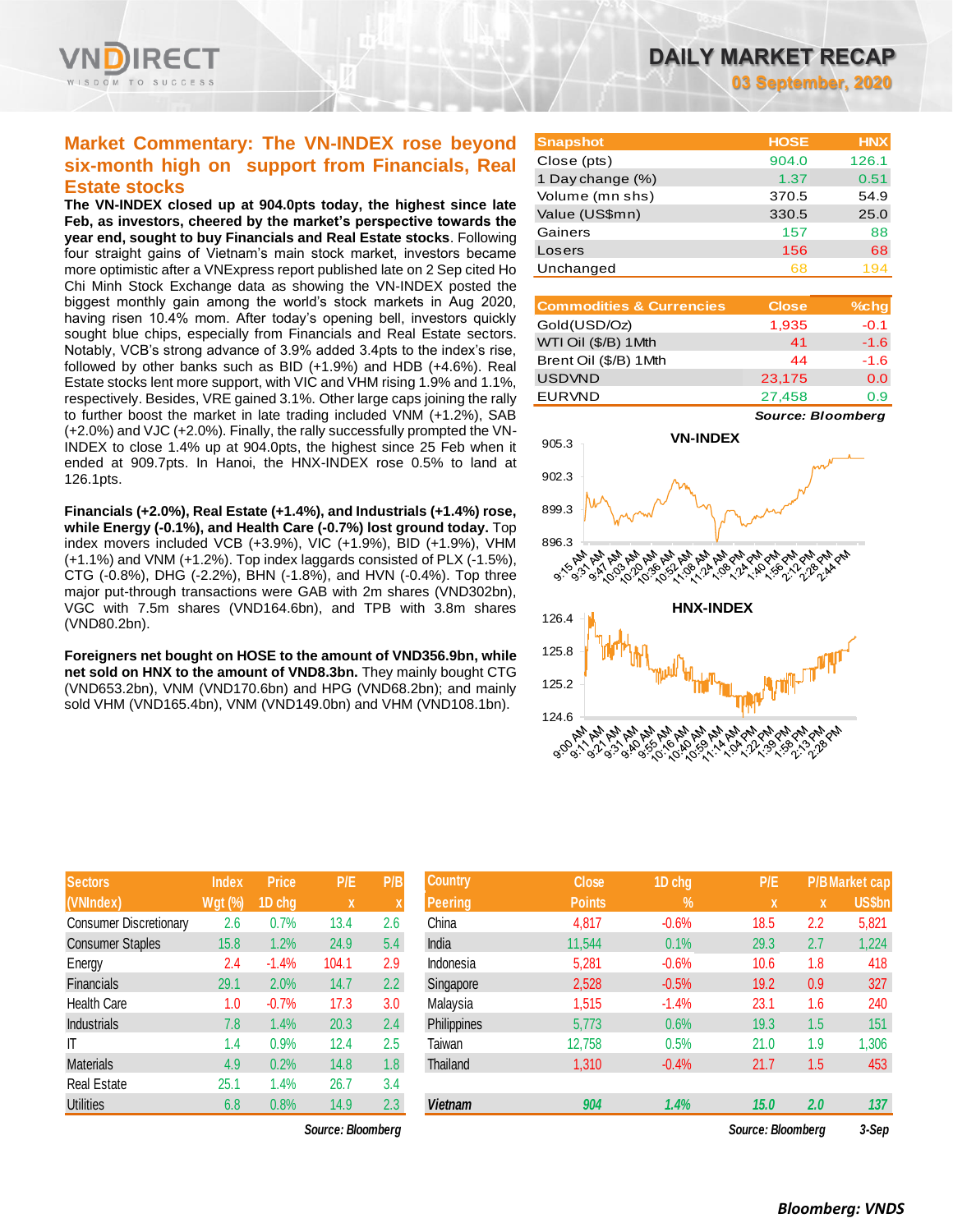

### **Market News**

#### **Oil near five-month high with hurricane menacing U.S. refineries**

Futures in New York were steady near US\$43/barrel. Laura made landfall early Thursday at Cameron, Louisiana, near the border with Texas, as a Category 4 storm. While the hurricane's path shifted away from refineries and ports in the Houston area, traders are waiting to assess the full extent of the damage and its potential impact on fuel consumption. More than 80% of oil output in the Gulf of Mexico and almost 3m barrels of a day of refining capacity has been shut ahead of Laura's landfall, causing a spike in U.S. gasoline prices earlier this week. It's also disrupting energy flows, with trans-Atlantic shipping rates rising and more than 60 oil and refined product tankers in the western U.S. Gulf waiting for the storm to pass, according to ship-tracking data compiled by Bloomberg. The hurricane is likely to have only a temporary market impact, with Covid-19 continuing to cloud the prospects for a more sustainable recovery in oil prices. *(Bloomberg)*

#### **Vietnam's CPI index goes up slightly in August**

Vietnam's consumer price index (or CPI) went up 0.07% mom in August due to the impacts of heavy rainfalls nationwide and rise in domestic rice and education service prices, the General Statistics Office reported. The figure was down 0.12% from December and up 3.2% annually. On an eightmonth calculation, the index rose nearly 4% yoy, the highest in the past five years. Among 11 categories of goods and services, seven saw rising prices, including food and dining services, beverages and cigarettes, housing and construction materials, medicines and medical services, transportation, education, goods and other services. Three others posted decreases in prices, including apparel, headwear and footwear, post and telecommunications, entertainment and tourism. Hike of school tuition for the 2020-2021 academic year also pushed up the education prices index by 0.18% from the previous month. (Vietnamnet.vn)

### **Notable Corporate Events**

**Industrial Urban Development JSC No. 2 (D2D VN, HOSE) - Dividend payment:** D2D has picked 18 Sep to be the record date for paying the 2020 cash dividend advance of VND1,500/share, a company resolution said. The payment will be made on 30 Sep. (Ndh.vn)

*<to be continued>*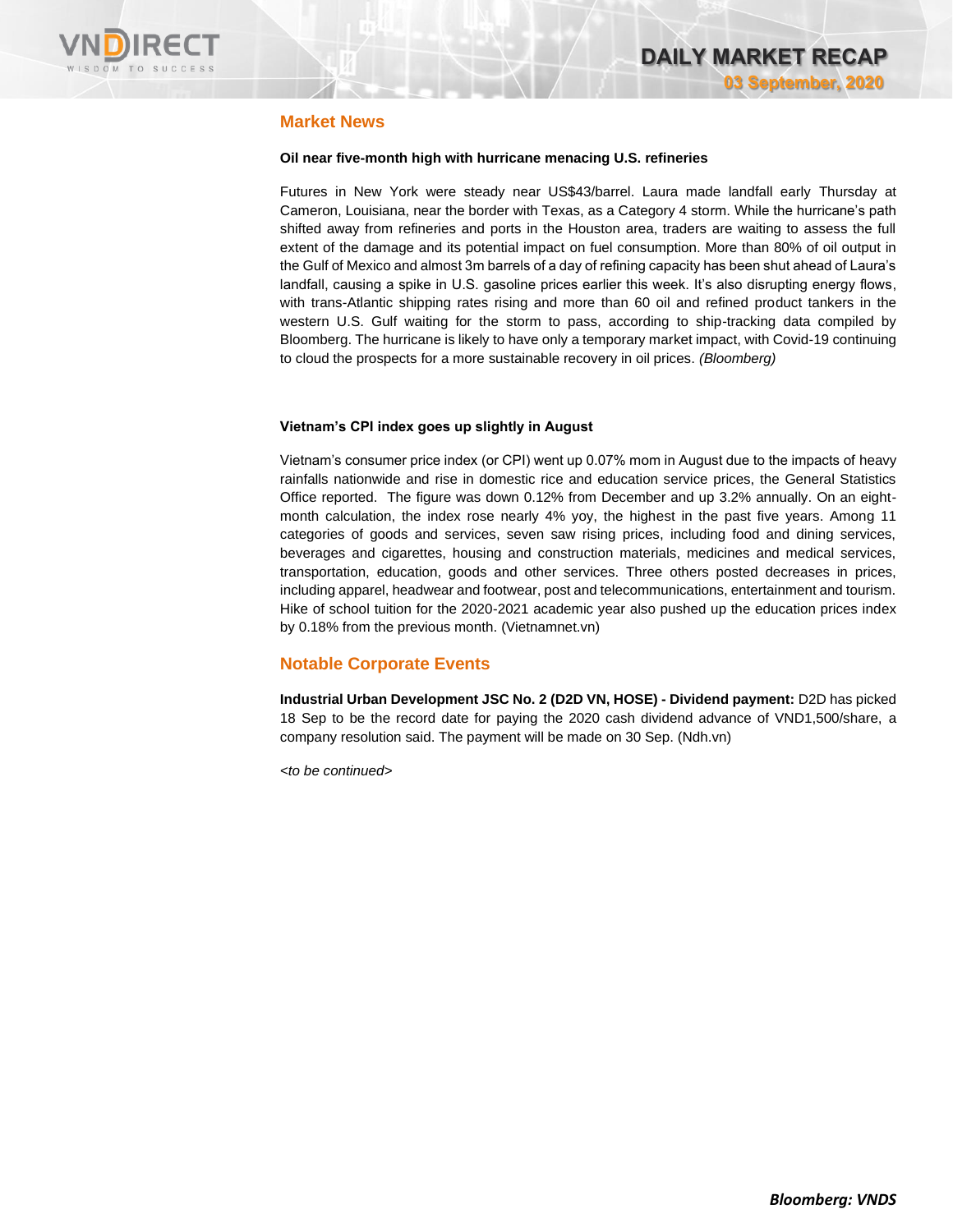#### **VN RECT** WISDOM TO SUCCESS

## **DAILY MARKET RECAP 03 September, 2020**

**COVERAGE SUMMARY**

|                | <b>Adjusted target</b> |         |                       |               |                      |                      |  |
|----------------|------------------------|---------|-----------------------|---------------|----------------------|----------------------|--|
| <b>Ticker</b>  | <b>Close price</b>     |         | <b>Dividend yield</b> | <b>Upside</b> | <b>Recomendation</b> | <b>Latest report</b> |  |
|                |                        | price   |                       |               |                      |                      |  |
| PC1            | 19,700                 | 17,200  | 0.0%                  | $-12.7%$      | <b>REDUCE</b>        | Link                 |  |
| <b>LPB</b>     | 9,200                  | 11,000  | 0.0%                  | 19.6%         | ADD                  | $Link$               |  |
| NLG            | 27,650                 | 39,600  | 2.6%                  | 45.8%         | <b>ADD</b>           | Link                 |  |
| <b>ACV</b>     | 58,100                 | 79,400  | 1.3%                  | 38.0%         | <b>ADD</b>           | Link                 |  |
| <b>DPM</b>     | 16,550                 | 15,800  | 8.1%                  | 3.6%          | <b>HOLD</b>          | Link                 |  |
| QNS            | 35,100                 | 44,300  | 2.0%                  | 28.2%         | <b>ADD</b>           | $Link$               |  |
| <b>LTG</b>     | 21,300                 | 27,300  | 9.0%                  | 37.1%         | ADD                  | Link                 |  |
| VCB            | 83,000                 | 86,200  | 1.2%                  | 5.1%          | <b>HOLD</b>          | $Link$               |  |
| MBB            | 18,100                 | 26,200  | 5.4%                  | 50.2%         | <b>ADD</b>           | Link                 |  |
| <b>VPB</b>     | 23,400                 | 25,000  | 0.0%                  | 6.8%          | <b>HOLD</b>          | Link                 |  |
| <b>TCM</b>     | 22,450                 | 28,200  | 2.5%                  | 28.1%         | ADD                  | Link                 |  |
| <b>HPG</b>     | 24,800                 | 27,300  | 2.1%                  | 12.2%         | <b>HOLD</b>          | <b>Link</b>          |  |
| <b>PVT</b>     | 11,900                 | 14,400  | 11.0%                 | 32.0%         | ADD                  | Link                 |  |
| <b>STK</b>     | 14,750                 | 22,400  | 10.3%                 | 62.2%         | ADD                  | $Link$               |  |
| <b>PNJ</b>     | 61,000                 | 78,800  | 3.0%                  | 32.2%         | ADD                  | <b>Link</b>          |  |
| <b>KDH</b>     | 24,450                 | 28,300  | 2.4%                  | 18.2%         | ADD                  | $Link$               |  |
| <b>DCM</b>     | 9,300                  | 8,900   | 10.6%                 | 6.3%          | <b>HOLD</b>          | <b>Link</b>          |  |
| <b>VTP</b>     | 105,000                | 111,000 | 2.3%                  | 8.0%          | <b>HOLD</b>          | Link                 |  |
| $\mathsf{ACB}$ | 21,100                 | 28,500  | 3.3%                  | 38.4%         | <b>ADD</b>           | Link                 |  |
| GAS            | 75,400                 | 70,000  | 5.6%                  | $-1.6%$       | <b>HOLD</b>          | <b>Link</b>          |  |
| <b>PVS</b>     | 12,800                 | 15,900  | 6.9%                  | 31.1%         | ADD                  | <b>Link</b>          |  |
| <b>PVD</b>     | 11,450                 | 11,700  | 0.0%                  | 2.2%          | <b>HOLD</b>          | Link                 |  |
| <b>MSH</b>     | 31,000                 | 51,600  | 13.6%                 | 80.1%         | ADD                  | Link                 |  |
| <b>MWG</b>     | 93,800                 | 138,400 | 3.0%                  | 50.6%         | ADD                  | <b>Link</b>          |  |
| <b>POW</b>     | 10,050                 | 13,600  | 0.0%                  | 35.3%         | ADD                  | Link                 |  |
| <b>TCB</b>     | 21,700                 | 27,400  | 0.0%                  | 26.3%         | <b>ADD</b>           | $Link$               |  |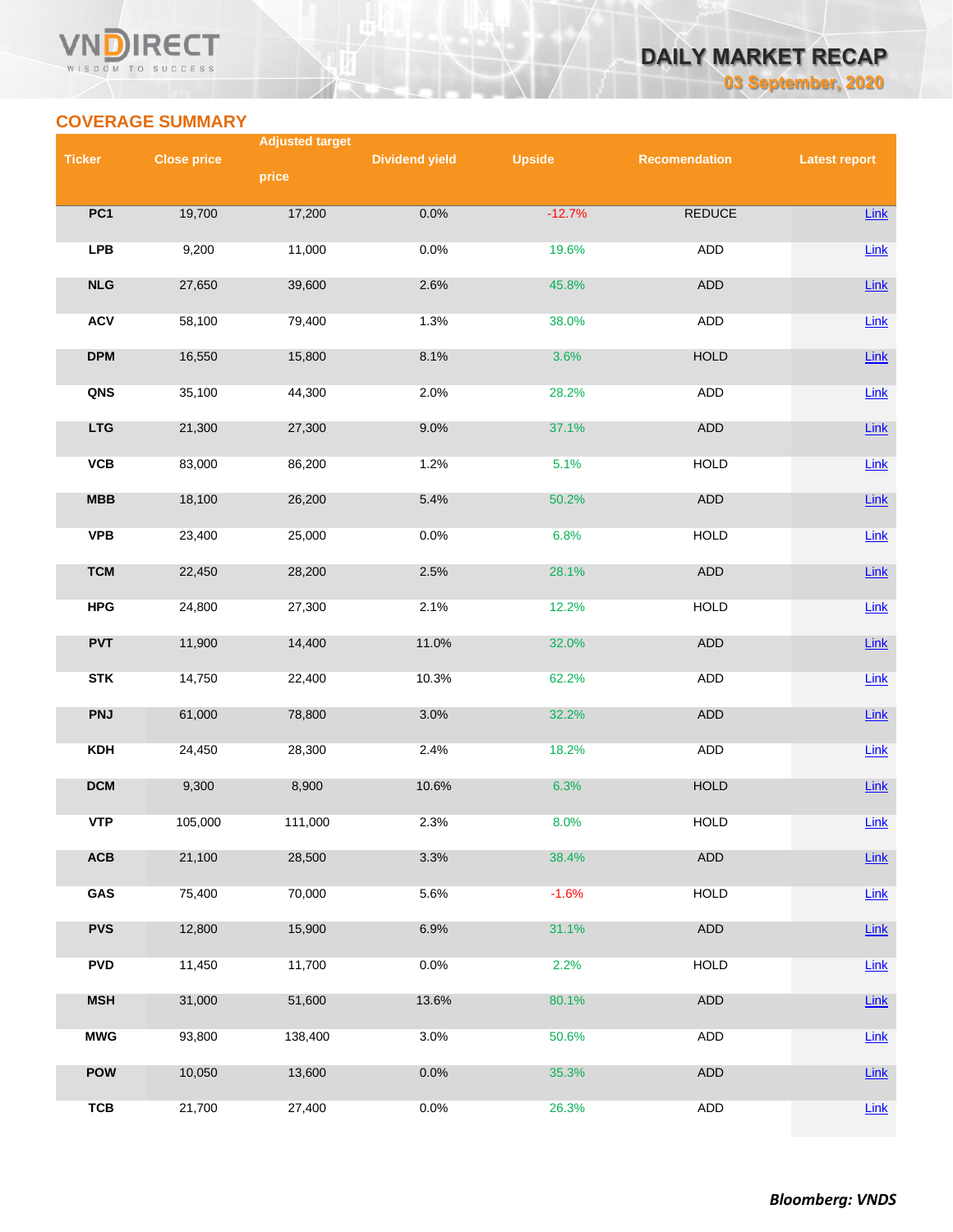

# **DAILY MARKET RECAP**

**03 September, 2020**

|               |                    | <b>Adjusted target</b> |                       |               |                      |                      |
|---------------|--------------------|------------------------|-----------------------|---------------|----------------------|----------------------|
| <b>Ticker</b> | <b>Close price</b> |                        | <b>Dividend yield</b> | <b>Upside</b> | <b>Recomendation</b> | <b>Latest report</b> |
|               |                    | price                  |                       |               |                      |                      |
|               |                    |                        |                       |               |                      |                      |
| <b>PPC</b>    | 23,650             | 27,400                 | 9.5%                  | 25.4%         | ADD                  | Link                 |
|               |                    |                        |                       |               |                      |                      |
|               |                    |                        |                       |               |                      |                      |
| <b>VIB</b>    | 22,100             | 26,300                 | 0.0%                  | 19.0%         | ADD                  | Link                 |
|               |                    |                        |                       |               |                      |                      |
| <b>KBC</b>    | 13,650             | 17,500                 | 0.0%                  | 28.2%         | ADD                  | $Link$               |
|               |                    |                        |                       |               |                      |                      |
| <b>VNM</b>    | 123,200            | 131,000                | 5.1%                  | 11.4%         | <b>HOLD</b>          | Link                 |
|               |                    |                        |                       |               |                      |                      |
| <b>VHM</b>    | 78,700             | 104,300                | 1.5%                  | 34.0%         | <b>ADD</b>           | Link                 |
|               |                    |                        |                       |               |                      |                      |
| <b>VJC</b>    | 105,500            | 103,400                | 0.9%                  | $-1.1%$       | <b>HOLD</b>          | Link                 |
|               |                    |                        |                       |               |                      |                      |
| <b>VHC</b>    | 38,700             | 39,700                 | 3.2%                  | 5.8%          | <b>HOLD</b>          | $Link$               |
|               |                    |                        |                       |               |                      |                      |
| <b>VRE</b>    | 27,250             | 38,000                 | 0.0%                  | 39.4%         | ADD                  | $Link$               |
|               |                    |                        |                       |               |                      |                      |
|               |                    |                        |                       |               |                      |                      |
| <b>GMD</b>    | 23,000             | 29,500                 | 0.0%                  | 28.3%         | ADD                  | $Link$               |
|               |                    |                        |                       |               |                      |                      |
| <b>DBC</b>    | 45,900             | 52,300                 | 3.3%                  | 17.2%         | ADD                  | $Link$               |
|               |                    |                        |                       |               |                      |                      |
| <b>FPT</b>    | 49,900             | 61,700                 | 4.5%                  | 28.1%         | <b>ADD</b>           | $Link$               |
|               |                    |                        |                       |               |                      |                      |
| <b>MML</b>    | 42,700             | 73,700                 | 0.0%                  | 72.6%         | ADD                  | Link                 |
|               |                    |                        |                       |               |                      |                      |
| <b>CRE</b>    | 23,700             | 22,000                 | 4.2%                  | $-3.0%$       | <b>HOLD</b>          | $Link$               |
|               |                    |                        |                       |               |                      |                      |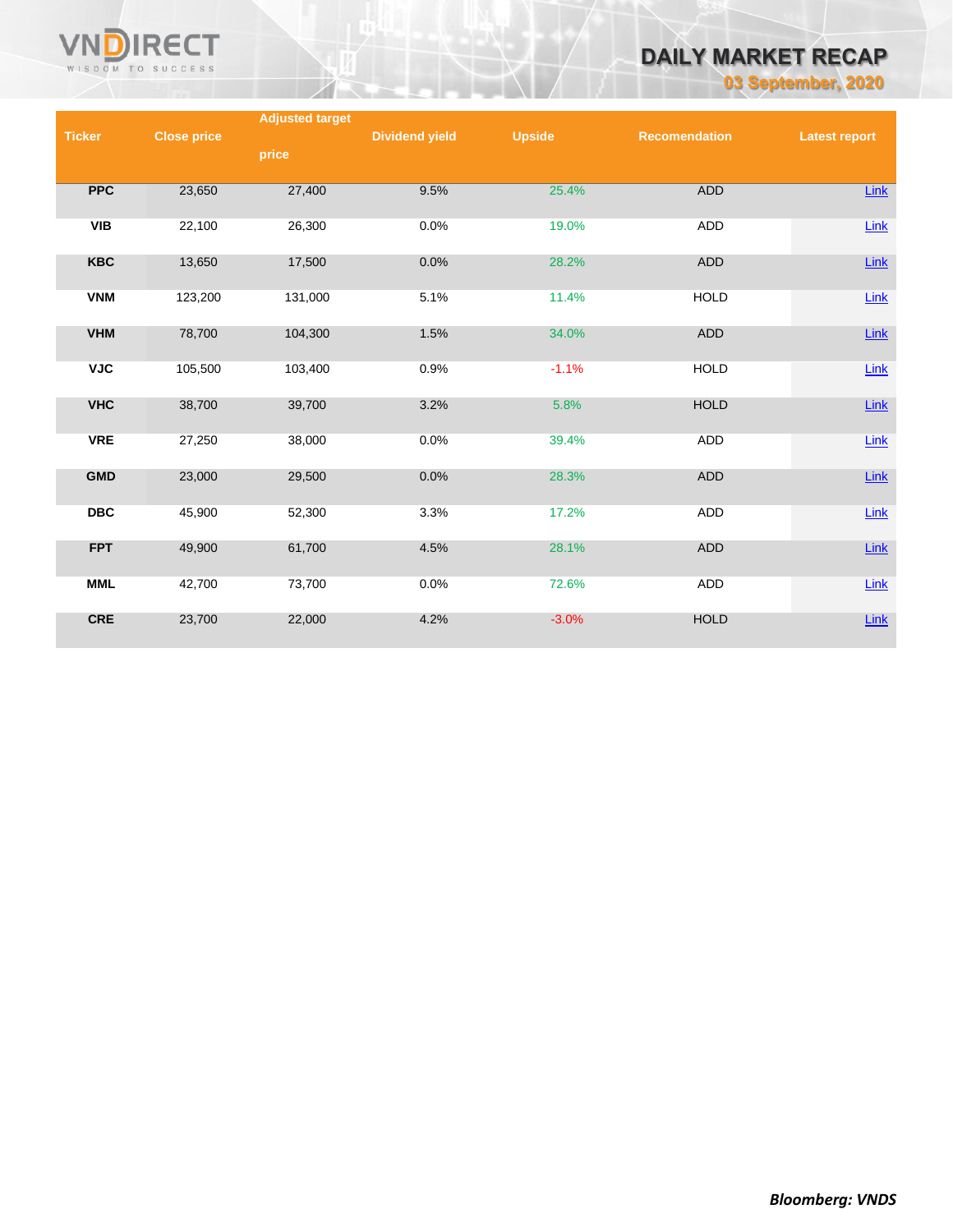### **MARKET MOVEMENTS**

WISDOM TO SUCCESS

**RECT** 

|                    |       |         |             |               | <b>HNX</b>    |              |                    |       |         |            |
|--------------------|-------|---------|-------------|---------------|---------------|--------------|--------------------|-------|---------|------------|
| <b>Top gainers</b> |       |         |             | <b>VND</b>    |               |              |                    |       |         | <b>VND</b> |
| Last               | Chg   | $%$ chg | Vol.        | <b>Index</b>  | <b>Ticker</b> | Last         | Chg                | %chq  | Vol.    | Index      |
| <b>Price</b>       |       |         |             | impact        |               | <b>Price</b> |                    |       |         | impact     |
| 25,250             | 1.650 |         |             | 0.226         | VIG           | 900          | 100                | 12.50 | 218,600 | 0.003      |
| 29,100             | 1,900 | 6.99    | 30,770      | 0.034         | BII           | 1,000        | 100                | 11.11 | 995,200 | 0.004      |
| 4,750              | 310   | 6.98    | 47,850      | 0.002         | FID.          | 1.100        | 100                | 10.00 | 22,200  | 0.001      |
| 28,350             | 1,850 | 6.98    | 1,610       | 0.008         | <b>NSH</b>    | 2,200        | 200                | 10.00 | 20,100  | 0.002      |
| 4,910              | 320   | 6.97    | 9,710       | 0.003         | SPI           | 1,100        | 100                | 10.00 | 36,300  | 0.002      |
|                    |       |         | <b>HOSE</b> | 6.99 10.49MLN |               |              | <b>Top gainers</b> |       |         |            |

| <b>Top losers</b> |              |          |          |         | <b>VND</b>   |
|-------------------|--------------|----------|----------|---------|--------------|
| <b>Ticker</b>     | Last         | Cha      | %chq     | Vol.    | <b>Index</b> |
|                   | <b>Price</b> |          |          |         | impact       |
| <b>BCE</b>        | 8,090        | -30      | $-13.20$ | 436,090 | $-0.010$     |
| <b>HOT</b>        | 46,500       | $-3,500$ | $-7.00$  | 10      | $-0.008$     |
| <b>TDW</b>        | 23,250       | $-1,750$ | $-7.00$  | 10      | $-0.004$     |
| <b>HAP</b>        | 7,590        | $-570$   | $-6.99$  | 80,780  | $-0.009$     |
| <b>PTL</b>        | 6,840        | $-510$   | $-6.94$  | 7,340   | $-0.014$     |

|               | <b>Top index movers</b> |       |         |         | <b>VND</b>   |
|---------------|-------------------------|-------|---------|---------|--------------|
| <b>Ticker</b> | Last                    | Cha   | $%$ chq | Vol.    | <b>Index</b> |
|               | <b>Price</b>            |       |         |         | impact       |
| <b>VCB</b>    | 86,200                  | 3,200 | 3.86    | 2.50MLN | 3.337        |
| <b>VIC</b>    | 94,500                  | 1,800 | 1.94    | 1.04MLN | 1.712        |
| <b>BID</b>    | 42,200                  | 800   | 1.93    | 2.67MLN | 0.905        |
| <b>VHM</b>    | 79,600                  | 900   | 1.14    | 2.91MLN | 0.847        |
| <b>VNM</b>    | 124,700                 | 1,500 | 1.22    | 2.02MLN | 0.734        |

| <b>Top index laggers</b> |              |          |         |         | <b>VND</b>   |
|--------------------------|--------------|----------|---------|---------|--------------|
| <b>Ticker</b>            | Last         | Cha      | $%$ chq | Vol.    | <b>Index</b> |
|                          | <b>Price</b> |          |         |         | impact       |
| <b>PLX</b>               | 52,100       | 200      | $-1.51$ | 2.06MLN | $-0.291$     |
| <b>CTG</b>               | 25,950       | $-200$   | $-0.76$ | 8.34MLN | $-0.209$     |
| <b>DHG</b>               | 102,500      | $-2,300$ | $-2.19$ | 18.830  | $-0.085$     |
| <b>BHN</b>               | 54,000       | $-1,000$ | $-1.82$ | 6,090   | $-0.065$     |
| <b>HVN</b>               | 26,400       | $-100$   | $-0.38$ | 1.28MLN | $-0.040$     |

|                    |              | <b>HOSE</b> |      |               |              | <b>HNX</b>         |              |     |         |         |              |  |
|--------------------|--------------|-------------|------|---------------|--------------|--------------------|--------------|-----|---------|---------|--------------|--|
| <b>Top gainers</b> |              |             |      |               | <b>VND</b>   | <b>Top gainers</b> |              |     |         |         | <b>VND</b>   |  |
| Ticker             | Last         | Chg         | %chq | Vol.          | <b>Index</b> | <b>Ticker</b>      | Last         | Chg | $%$ chq | Vol.    | <b>Index</b> |  |
|                    | <b>Price</b> |             |      |               | impact       |                    | <b>Price</b> |     |         |         | impact       |  |
| GEX                | 25.250       | 1.650       |      | 6.99 10.49MLN | 0.226        | VIG                | 900          | 100 | 12.50   | 218,600 | 0.003        |  |
| <b>TMS</b>         | 29,100       | 1.900       | 6.99 | 30,770        | 0.034        | <b>BII</b>         | 1,000        | 100 | 11.11   | 995.200 | 0.004        |  |
| DTA                | 4.750        | 310         | 6.98 | 47.850        | 0.002        | <b>FID</b>         | 1,100        | 100 | 10.00   | 22,200  | 0.001        |  |
| <b>MCP</b>         | 28,350       | 1,850       | 6.98 | 1,610         | 0.008        | <b>NSH</b>         | 2,200        | 200 | 10.00   | 20,100  | 0.002        |  |

| <b>Top losers</b> |              |          |          |         | <b>VND</b> | <b>Top losers</b> |              |          |          |         | <b>VND</b>   |
|-------------------|--------------|----------|----------|---------|------------|-------------------|--------------|----------|----------|---------|--------------|
| Ticker            | Last         | Chg      | $%$ chg  | Vol.    | Index      | Ticker            | Last         | Chg      | $%$ chg  | Vol.    | <b>Index</b> |
|                   | <b>Price</b> |          |          |         | impact     |                   | <b>Price</b> |          |          |         | impact       |
| BCE               | 8.090        | $-30$    | $-13.20$ | 436.090 | $-0.010$   | <b>NHP</b>        | 500          | $-100$   | $-16.67$ | 343.300 | $-0.002$     |
| HOT               | 46.500       | $-3,500$ | $-7.00$  | 10      | $-0.008$   | <b>NHC</b>        | 27,300       | $-3.000$ | $-9.90$  | 100     | $-0.005$     |
| TDW               | 23,250       | $-1.750$ | $-7.00$  | 10      | $-0.004$   | <b>SFN</b>        | 21,900       | $-2.400$ | $-9.88$  | 500     | $-0.004$     |
| HAP               | 7,590        | $-570$   | $-6.99$  | 80,780  | $-0.009$   | <b>PIC</b>        | 9,700        | $-1,000$ | $-9.35$  | 100     | $-0.007$     |
| PTL               | 6,840        | $-510$   | $-6.94$  | 7,340   | $-0.014$   | <b>STP</b>        | 6,000        | $-600$   | $-9.09$  | 100     | $-0.004$     |

|              |                         |         |         |        | <b>VND</b> |              |                         |      |         |              |  |
|--------------|-------------------------|---------|---------|--------|------------|--------------|-------------------------|------|---------|--------------|--|
| Last         | Chg                     | $%$ chq | Vol.    | Index  | Ticker     | Last         | Chg                     | %chq | Vol.    | <b>Index</b> |  |
| <b>Price</b> |                         |         |         | impact |            | <b>Price</b> |                         |      |         | impact       |  |
| 86,200       | 3.200                   | 3.86    | 2.50MLN | 3.337  | ACB        | 21.200       | 100                     | 0.47 | 6.08MLN | 0.212        |  |
| 94,500       | 1,800                   | 1.94    | 1.04MLN | 1.712  | VCG        | 36,000       | 1,000                   | 2.86 | 346,100 | 0.068        |  |
| 42.200       | 800                     | 1.93    | 2.67MLN | 0.905  | VIX        | 10.400       | 400                     | 4.00 | 409.400 | 0.045        |  |
| 79,600       | 900                     | 1.14    | 2.91MLN | 0.847  | TNG        | 12,600       | 800                     | 6.78 | 2.26MLN | 0.035        |  |
| 124,700      | 1,500                   | 1.22    | 2.02MLN | 0.734  | HUT        | 2,500        | 100                     | 4.17 | 5.25MLN | 0.026        |  |
|              | <b>Top index movers</b> |         |         |        | <b>VND</b> |              | <b>Top index movers</b> |      |         |              |  |

|            | <b>Top index laggers</b> |          |         |         | <b>VND</b> | Top index laggers |              |          |         |           |              |
|------------|--------------------------|----------|---------|---------|------------|-------------------|--------------|----------|---------|-----------|--------------|
| Ticker     | Last                     | Chg      | $%$ chg | Vol.    | Index      | Ticker            | Last         | Chg      | $%$ chg | Vol.      | <b>Index</b> |
|            | <b>Price</b>             |          |         |         | impact     |                   | <b>Price</b> |          |         |           | impact       |
| <b>PLX</b> | 52.100                   | 200      | $-1.51$ | 2.06MLN | $-0.291$   | CTB               | 31.400       | $-3.100$ | $-8.99$ | 4.300     | $-0.026$     |
| <b>CTG</b> | 25,950                   | $-200$   | $-0.76$ | 8.34MLN | $-0.209$   | <b>PVS</b>        | 12,700       | $-100$   | $-0.78$ | 3.84MLN   | $-0.025$     |
| DHG        | 102.500                  | $-2.300$ | $-2.19$ | 18.830  | $-0.085$   | <b>SHN</b>        | 8.700        | $-200$   | $-2.25$ | 10.500    | $-0.024$     |
| <b>BHN</b> | 54,000                   | $-1.000$ | $-1.82$ | 6,090   | $-0.065$   | <b>IDC</b>        | 22,000       | $-300$   | $-1.35$ | 39.100    | $-0.019$     |
| HVN        | 26,400                   | $-100$   | $-0.38$ | .28MLN  | $-0.040$   | CEO               | 7,100        | $-100$   | $-1.39$ | $.09$ MLN | $-0.015$     |

| <b>Top liquidity</b> |              |       |      |         | <b>VND</b>   | <b>Top liquidity</b> |              |        |         |                   | <b>VND</b>   |
|----------------------|--------------|-------|------|---------|--------------|----------------------|--------------|--------|---------|-------------------|--------------|
| <b>Ticker</b>        | Last         | Chg   | %chq | Val.    | <b>Index</b> | Ticker               | Last         | Chg    | $%$ chg | Val.              | <b>Index</b> |
|                      | <b>Price</b> |       |      | (VNDbn) | impact       |                      | <b>Price</b> |        |         | (VNDbn)           | impact       |
| <b>HPG</b>           | 25.000       | 200   | 0.81 | 364     | 0.186        | <b>ACB</b>           | 21.200       | 100    | 0.47    | 129               | 0.212        |
| <b>GEX</b>           | 25,250       | 1.650 | 6.99 | 257     | 0.226        | <b>PVS</b>           | 12,700       | $-100$ | $-0.78$ | 49                | $-0.025$     |
| <b>VNM</b>           | 124.700      | 1.500 | 1.22 | 250     | 0.734        | <b>SHB</b>           | 14,100       | 0      | 0.00    | 47                | 0.000        |
| <b>DBC</b>           | 48.400       | 2,500 | 5.45 | 239     | 0.074        | TNG                  | 12,600       | 800    | 6.78    | 28                | 0.035        |
| <b>VHM</b>           | 79,600       | 900   | 1.14 | 232     | 0.847        | <b>SHS</b>           | 11,300       | 0      | 0.00    | 24                | 0.000        |
|                      |              |       |      |         |              |                      |              |        |         | Source: Bloomberg |              |

*Source: Bloomberg*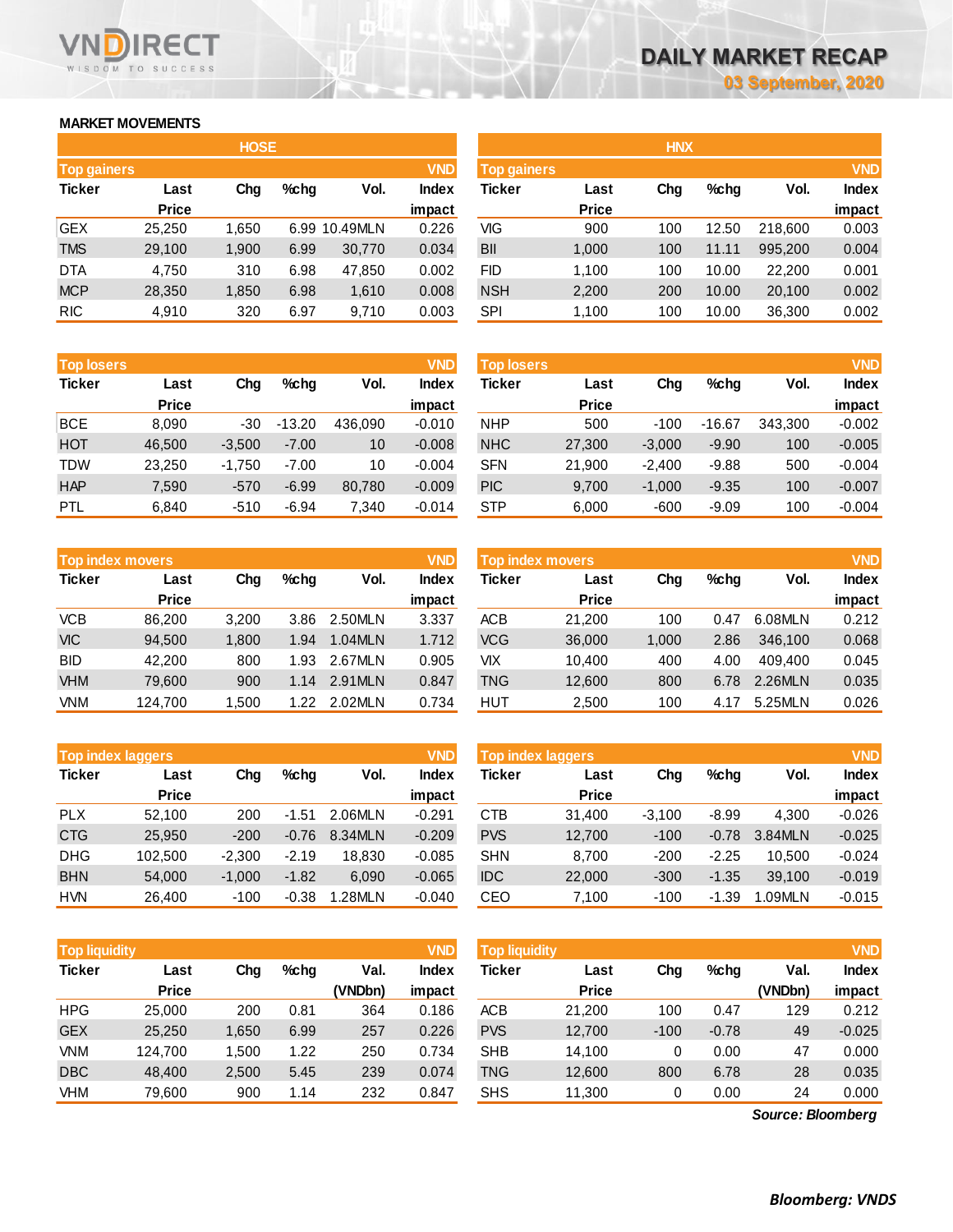

### **FOREIGN ACTIVITIES**

| Volume (Mn'shs)       | <b>HOSE</b> | <b>HNX</b> | <b>Value (VND'bn)</b> | <b>HOSE</b> | <b>HNX</b> |
|-----------------------|-------------|------------|-----------------------|-------------|------------|
| <b>BUY</b>            | 43.7        | 0.5        | <b>BUY</b>            | 1,383.6     | 5.0        |
| % of market           | 12.6%       | $1.0\%$    | % of market           | 19.4%       | 0.9%       |
| <b>SELL</b>           | 32.3        | 1.2        | <b>SELL</b>           | 1.026.7     | 13.3       |
| % of market           | $9.3\%$     | $2.1\%$    | % of market           | 14.4%       | 2.3%       |
| <b>NET BUY (SELL)</b> | 11.4        | (0.6)      | <b>NET BUY (SELL)</b> | 356.9       | (8.3)      |

*Source: HSX, HNX*





| <b>YTD ACCUMULATION</b> |             |            |                       |             |                                      |
|-------------------------|-------------|------------|-----------------------|-------------|--------------------------------------|
| <b>Volume (MIn'shs)</b> | <b>HOSE</b> | <b>HNX</b> | Value (VND'bn)        | <b>HOSE</b> | <b>HNX</b>                           |
| <b>BUY</b>              | 3.046.9     | 94.0       | <b>BUY</b>            | 114,813.0   | 1,310.5                              |
| % of market             | 6.5%        | $1.0\%$    | % of market           | 14.3%       | 0.8%                                 |
| <b>SELL</b>             | 3,960.7     | 331.0      | <b>SELL</b>           | 120,648.0   | 3,531.8                              |
| % of market             | 8.5%        | 3.7%       | % of market           | 15.0%       | 2.1%                                 |
| <b>NET BUY (SELL)</b>   | (913.8)     | (237.0)    | <b>NET BUY (SELL)</b> | (5,835.1)   | (2,221.3)<br><b>Source: HSX, HNX</b> |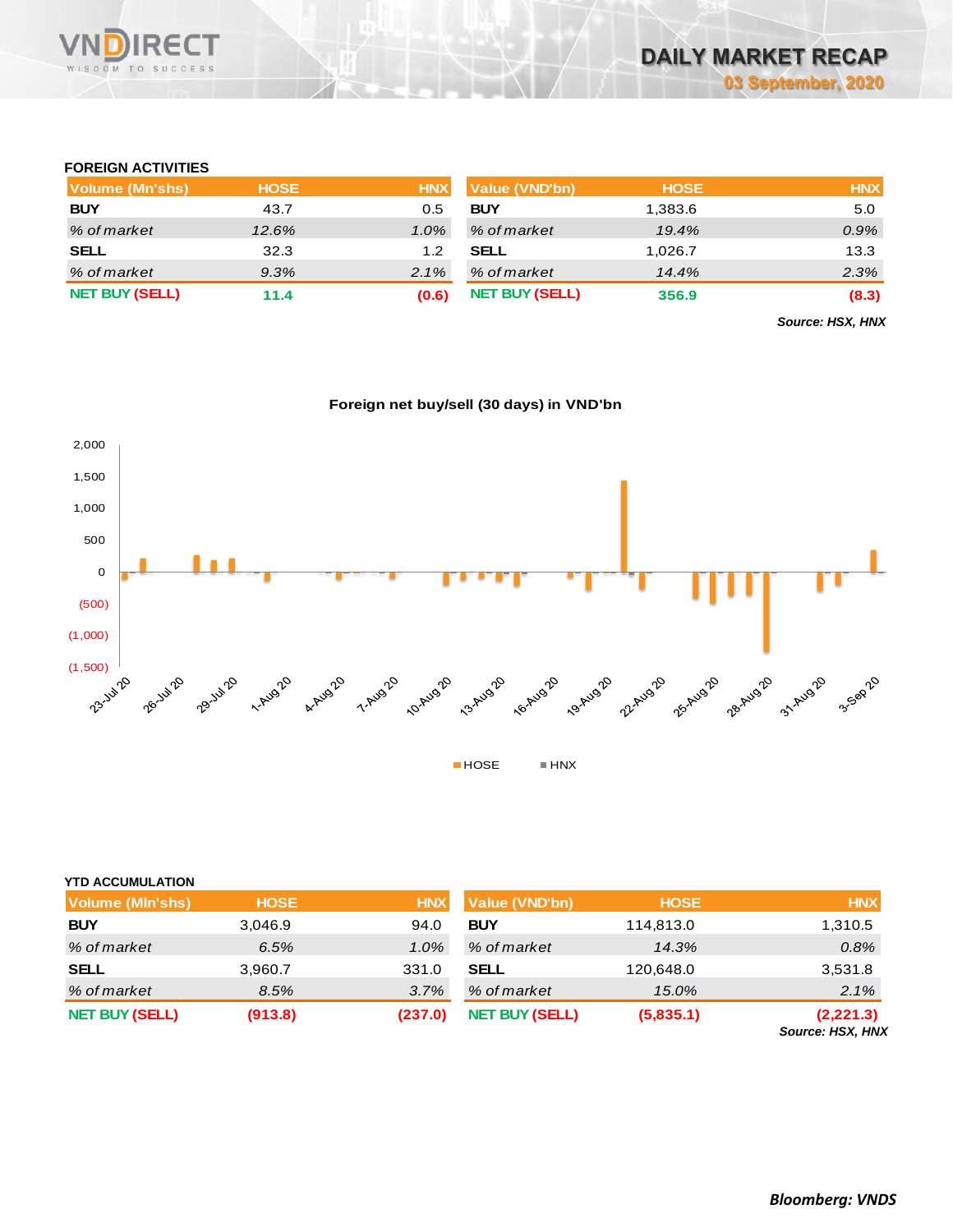### **FOREIGN ACTIVITIES**

WISDOM TO SUCCESS

**RECT** 

VND

|               |                               | <b>HOSE</b> |         |       |               |                               |              | <b>HNX</b>    |         |       |              |
|---------------|-------------------------------|-------------|---------|-------|---------------|-------------------------------|--------------|---------------|---------|-------|--------------|
|               | Top buy by foreigners (value) |             |         |       | <b>VND'bn</b> | Top buy by foreigners (value) |              | <b>VND'bn</b> |         |       |              |
| <b>Ticker</b> | Last                          | Chg         | %chg    | Value | Index         | <b>Ticker</b>                 | Last         | Chg           | %chg    | Value | <b>Index</b> |
|               | <b>Price</b>                  |             |         |       | impact        |                               | <b>Price</b> |               |         |       | impact       |
| <b>CTG</b>    | 25,950                        | $-200$      | $-0.76$ | 653.2 | $-0.209$      | TIG                           | 6,600        | 100           | 1.54    | 1.9   | 0.000        |
| <b>VNM</b>    | 124,700                       | 1,500       | 1.22    | 170.6 | 0.734         | <b>NTP</b>                    | 31,200       | 300           | 0.97    | 0.8   | 0.000        |
| <b>HPG</b>    | 25,000                        | 200         | 0.81    | 68.2  | 0.186         | <b>BVS</b>                    | 10,900       | 100           | 0.93    | 0.4   | 0.000        |
| <b>PLX</b>    | 52,100                        | 200         | 0.39    | 63.4  | $-0.291$      | DP <sub>3</sub>               | 74,000       | $\mathbf{0}$  | 0.00    | 0.2   | 0.000        |
| E1VFVN30      | 14,120                        | 140         | 1.00    | 60.1  | 0.000         | <b>LHC</b>                    | 45,300       | $-700$        | $-1.52$ | 0.2   | 0.000        |

|               | Top sell by foreigners (value) |       |      |       | <b>VND'bn</b> | Top sell by foreigners (value), | <b>VND'bn</b> |        |         |       |        |
|---------------|--------------------------------|-------|------|-------|---------------|---------------------------------|---------------|--------|---------|-------|--------|
| <b>Ticker</b> | Last                           | Chg   | %chg | Value | <b>Index</b>  | Ticker                          | Last          | Chg    | %chg    | Value | Index  |
|               | <b>Price</b>                   |       |      |       | impact        |                                 | <b>Price</b>  |        |         |       | impact |
| VHM           | 79,600                         | 900   | 1.14 | 165.4 | 0.847         | <b>PVS</b>                      | 12,700        | $-100$ | $-0.78$ | 7.1   | 0.000  |
| <b>VNM</b>    | 124,700                        | 1,500 | 1.22 | 149.0 | 0.734         | <b>SHS</b>                      | 11,300        | 0      | 0.00    | 1.8   | 0.000  |
| <b>VCB</b>    | 86,200                         | 3,200 | 3.86 | 108.1 | 3.337         | <b>DXP</b>                      | 12.400        | 200    | 1.64    | 0.7   | 0.000  |
| <b>HPG</b>    | 25,000                         | 200   | 0.81 | 67.6  | 0.186         | <b>VCS</b>                      | 64,600        | 600    | 0.94    | 0.7   | 0.000  |
| E1VFVN30      | 14,120                         | 140   | 1.00 | 50.5  | 0.000         | <b>PLC</b>                      | 21,200        | 0      | 0.00    | 0.5   | 0.000  |

| Top net buy by foreigners (value) |              |        |         |       | <b>VND'bn</b> | <b>VND'bn</b><br>Top net buy by foreigners (value) |              |       |      |       |        |
|-----------------------------------|--------------|--------|---------|-------|---------------|----------------------------------------------------|--------------|-------|------|-------|--------|
| <b>Ticker</b>                     | Last         | Chg    | %chg    | Value | Index         | Ticker                                             | Last         | Chg   | %chg | Value | Index  |
|                                   | <b>Price</b> |        |         |       | impact        |                                                    | <b>Price</b> |       |      |       | impact |
| <b>CTG</b>                        | 25,950       | $-200$ | $-0.76$ | 651.8 | $-0.209$      | TIG                                                | 6,600        | 100   | 1.54 | 1.9   | 0.000  |
| <b>PLX</b>                        | 52.100       | 200    | 0.39    | 62.5  | $-0.291$      | <b>NTP</b>                                         | 31,200       | 300   | 0.97 | 0.7   | 0.000  |
| VRE                               | 28.100       | 850    | 3.12    | 26.9  | 0.557         | DP <sub>3</sub>                                    | 74,000       | 0     | 0.00 | 0.2   | 0.000  |
| <b>FUEVFVND</b>                   | 13,000       | 150    | 1.17    | 23.4  | 0.000         | <b>HUT</b>                                         | 2,500        | 100   | 4.17 | 0.2   | 0.000  |
| VNM                               | 124,700      | ,500   | 1.22    | 21.7  | 0.734         | <b>VCG</b>                                         | 36,000       | 1,000 | 2.86 | 0.1   | 0.000  |

|               | Top net sell by foreigners (value) |        |         |          | <b>VND'bn</b> | Top net sell by foreigners (value) |                      | <b>VND'bn</b> |         |         |                        |
|---------------|------------------------------------|--------|---------|----------|---------------|------------------------------------|----------------------|---------------|---------|---------|------------------------|
| <b>Ticker</b> | Last<br><b>Price</b>               | Chg    | %chg    | Value    | Index         | Ticker                             | Last<br><b>Price</b> | Chg           | %chg    | Value   | <b>Index</b><br>impact |
|               |                                    |        |         |          | impact        |                                    |                      |               |         |         |                        |
| VHM           | 79,600                             | 900    | 1.14    | $-142.8$ | 0.847         | <b>PVS</b>                         | 12,700               | $-100$        | $-0.78$ | $-7.00$ | 0.000                  |
| <b>VCB</b>    | 86,200                             | 3,200  | 3.86    | $-48.9$  | 3.337         | <b>SHS</b>                         | 11,300               | 0             | 0.00    | $-1.71$ | 0.000                  |
| <b>BID</b>    | 42,200                             | 800    | 1.93    | $-30.7$  | 0.905         | <b>DXP</b>                         | 12,400               | 200           | 1.64    | $-0.66$ | 0.000                  |
| <b>NVL</b>    | 63,200                             | 200    | 0.32    | $-29.8$  | 0.055         | <b>VCS</b>                         | 64,600               | 600           | 0.94    | $-0.65$ | 0.000                  |
| <b>KBC</b>    | 13,450                             | $-200$ | $-1.47$ | $-22.7$  | $-0.027$      | <b>PLC</b>                         | 21,200               | 0             | 0.00    | $-0.43$ | 0.000                  |

*3-Sep-20*

*Source: Bloomberg, HOSE, HNX*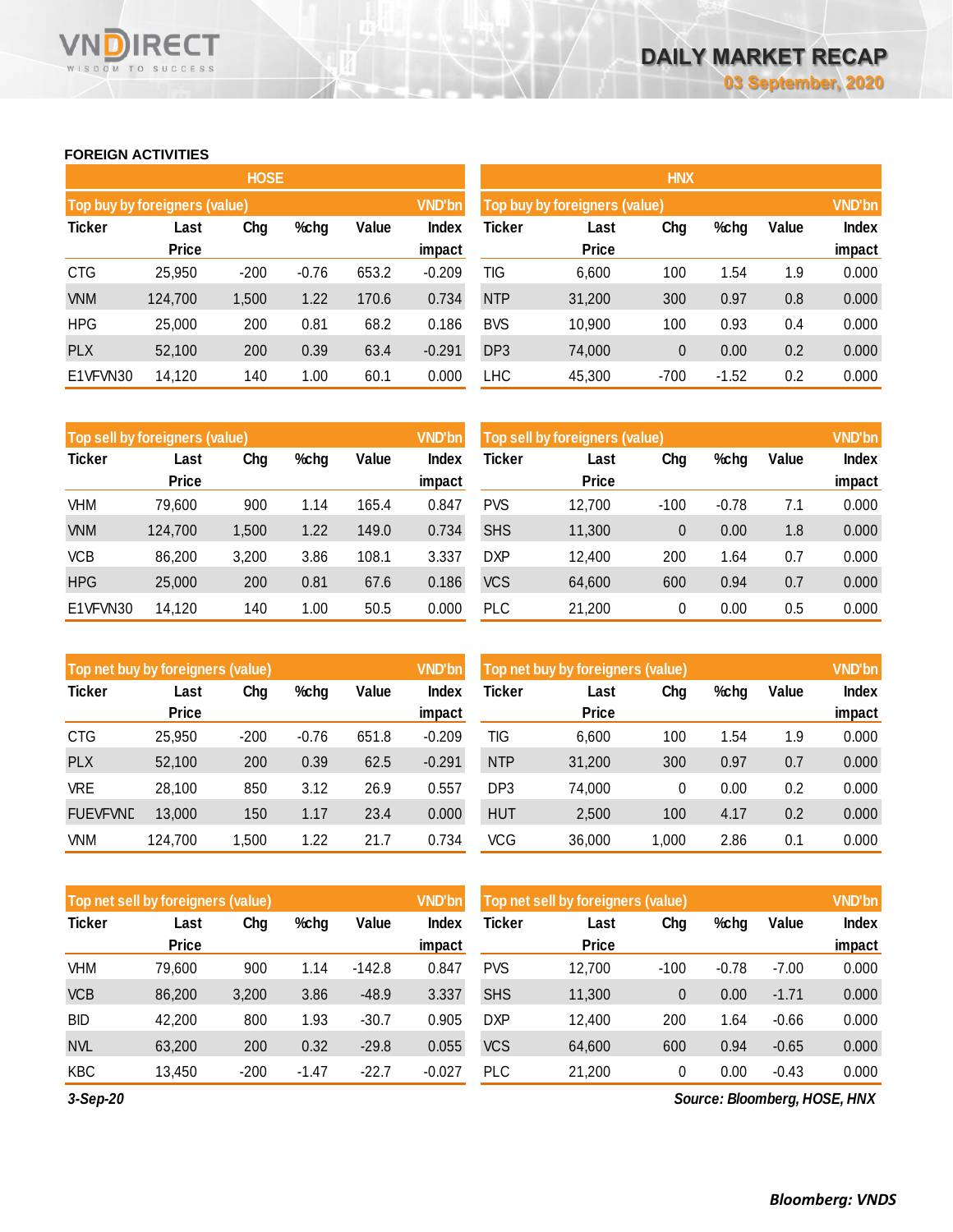### **TOP 60 MARKET CAP STOCKS SNAPSHOT ON HOSE**

т

WISDOM TO SUCCESS

|                        |                  |                                           |                  |                |                  |                |                                 |             |                                     |              | <u>ua deptember, zuzu</u> |              |               |
|------------------------|------------------|-------------------------------------------|------------------|----------------|------------------|----------------|---------------------------------|-------------|-------------------------------------|--------------|---------------------------|--------------|---------------|
|                        |                  | TOP 60 MARKET CAP STOCKS SNAPSHOT ON HOSE |                  |                |                  |                |                                 |             |                                     |              |                           |              |               |
| No. Ticker             | <b>Price</b>     |                                           | Price change (%) |                |                  |                | Mkt. Cap Outs. Vol. Float ratio |             | Avail. Fil Ave. daily vol.          | P/E          | P/B                       | <b>ROE</b>   | <b>ROA</b>    |
|                        | <b>VND</b>       | 1M                                        | 3M               | 6M             | <b>US\$mln</b>   | <b>MIn'shs</b> | $\frac{9}{6}$                   |             | $% (30 days-shs)$                   | $\mathbf{x}$ | $\boldsymbol{\mathsf{x}}$ | %            | $\frac{9}{6}$ |
| 1 VCB VM<br>2 VIC VM   | 86,200<br>94,500 | 9.4<br>7.9                                | $-1.9$<br>$-2.4$ | 4.9<br>$-10.4$ | 13,795<br>13,792 | 3,709<br>3,382 | 25.2<br>23.2                    | 6.3<br>22.9 | 909,510<br>501,918                  | 17.5<br>41.9 | 3.6<br>4.0                | 22.0<br>9.3  | 1.6<br>1.9    |
| 3 VHM VM               | 79,600           | 1.4                                       | 2.2              | $-1.1$         | 11,299           | 3,290          | 23.4                            | 28.4        | 1,674,827                           | 11.7         | 3.8                       | 37.0         | 12.3          |
| 4 VNM VM               | 124,700          | 14.2                                      | 6.9              | 18.4           | 9,370            | 1,741          | 71.2                            | 41.5        | 1,268,053                           | 22.5         | 7.2                       | 33.0         | 23.9          |
| 5 BID VM               | 42,200           | 13.4                                      | 2.9              | $-10.0$        | 7,324            | 4,022          | 19.0                            | 12.3        | 977,437                             | 19.8         | 2.2                       | 12.3         | 0.6           |
| 6 GAS VM               | 75,800           | 12.8                                      | $-2.8$           | $-5.3$         | 6,260            | 1,914          | 4.2                             | 45.7        | 626,640                             | 14.7         | 2.8                       | 20.5         | 15.0          |
| 7 SAB VM               | 193,800          | 14.7                                      | 7.7              | 14.0           | 5,363            | 641            | 10.4                            | 36.8        | 154,927                             | 30.6         | 6.7                       | 23.7         | 17.0          |
| 8 CTG VM               | 25,950           | 19.3                                      | 8.1              | $-1.9$         | 4,169            | 3,723          | 35.5                            | 0.0         | 4,637,000                           | 8.7          | 1.2                       | 14.6         | 0.9           |
| 9 HPG VM               | 25,000           | 9.2                                       | 11.3             | 34.5           | 3,574            | 3,313          | 52.9                            | 13.8        | 13,052,300                          | 9.5          | 1.6                       | 18.1         | 8.5           |
| 10 TCB VM              | 22,000           | 18.3                                      | 3.0              | $-2.2$         | 3,323            | 3,500          | 70.0                            | 0.0         | 2,136,647                           | 7.1          | 1.1                       | 17.6         | 2.9           |
| 11 MSN VM              | 55,400           | 5.3                                       | $-13.4$          | 13.1           | 2,808            | 1,175          | 36.8                            | 10.6        | 1,335,193                           | 17.0         | 2.8                       | 13.9         | 4.4           |
| 12 VRE VM              | 28,100           | 9.6                                       | 0.0              | $-1.2$         | 2,755            | 2,272          | 39.7                            | 18.5        | 2,585,622                           | 26.6         | 2.3                       | 8.9          | 6.4           |
| 13 PLX VM              | 52,100           | 19.1                                      | 11.6             | 3.6            | 2,711            | 1,206          | 10.0                            | 4.9         | 901,305                             | 118.2        | 3.2                       | 3.2          | 1.1           |
| 14 NVL VM              | 63,200           | $-1.7$                                    | 16.4             | 17.7           | 2,648            | 971            | 29.0                            | 32.5        | 1,428,795                           | 16.0         | 2.7                       | 17.8         | 4.4           |
| 15 VPB VM              | 23,700           | 13.1                                      | $-2.5$           | $-12.7$        | 2,493            | 2,438          | 73.3                            | 0.0         | 3,810,654                           | 5.7          | 1.2                       | 23.5         | 2.7           |
| 16 VJC VM              | 107,600          | 12.1                                      | $-5.4$           | $-10.9$        | 2,432            | 524            | 46.2                            | 12.2        | 353,074                             | 31.1         | 3.8                       | 12.4         | 4.2           |
| 17 GVR VM              | 12,150           | 17.4                                      | $-6.5$           | <b>N/A</b>     | 2,097            | 4,000          | 100.0                           | 12.5        | 1,517,303                           | 15.8         | 1.0                       | 6.6          | 4.0           |
| 18 MBB VM              | 18,200           | 12.3                                      | 0.8              | $-12.9$        | 1,894            | 2,411          | 67.1                            | 0.0         | 4,708,615                           | 5.2          | 1.0                       | 20.7         | 1.9           |
| 19 MWG VM              | 94,800           | 24.7                                      | 11.0             | $-10.9$        | 1,852            | 453            | 89.1                            | 0.0         | 967,545                             | 11.4         | 3.0                       | 30.3         | 10.5          |
| 20 BCM VM<br>21 FPT VM | 38,450           | <b>N/A</b>                                | <b>N/A</b>       | <b>N/A</b>     | 1,717            | 1,035          | 100.0                           | 46.9        | <b>N/A</b>                          | <b>N/A</b>   | 2.8                       | N/A          | <b>N/A</b>    |
| 22 BVHVM               | 50,400<br>51,700 | 9.8<br>19.7                               | 3.6<br>3.6       | 3.7<br>$-7.2$  | 1,705<br>1,656   | 784<br>742     | 75.5<br>31.9                    | 0.0<br>20.8 | 1,726,843<br>724,446                | 11.8<br>31.5 | 2.6<br>1.9                | 23.6<br>6.8  | 10.1<br>0.9   |
| 23 HVN VM              | 26,400           | 18.4                                      | $-3.5$           | 16.3           | 1,616            | 1,418          | 3.9                             | 20.8        | 668,362                             | <b>N/A</b>   | 3.3                       | $-38.4$      | $-7.3$        |
| 24 HDB VM              | 29,800           | 22.1                                      | 4.6              | 7.6            | 1,242            | 966            | 68.3                            | 9.2         | 949.109                             | 7.0          | 1.4                       | 21.6         | 1.8           |
| 25 POW VM              | 10,500           | 13.5                                      | $-0.9$           | 5.7            | 1,061            | 2,342          | 87.9                            | 37.8        | 3,302,877                           | 11.3         | 0.9                       | 8.0          | 3.8           |
| 26 EIB VM              | 17,200           | 3.6                                       | $-2.5$           | $-1.7$         | 912              | 1,229          | 94.0                            | 0.1         | 233,320                             | 30.4         | 1.3                       | 4.4          | 0.5           |
| 27 STB VM              | 11,400           | 10.1                                      | 7.0              | $-6.9$         | 887              | 1,804          | 96.2                            | 14.3        | 9,427,701                           | 8.5          | 0.7                       | 9.2          | 0.5           |
| 28 TPB VM              | 23,550           | 14.0                                      | 7.3              | 10.0           | 830              | 817            | 53.4                            | 0.0         | 121,842                             | 5.7          | 1.3                       | 26.6         | 2.1           |
| 29 KDH VM              | 25,000           | 11.2                                      | 13.1             | 6.7            | 603              | 559            | 80.1                            | 5.6         | 515,417                             | 12.8         | 1.8                       | 15.4         | 8.9           |
| 30 PNJ VM              | 61,400           | 16.3                                      | $-3.2$           | $-25.1$        | 596              | 225            | 71.2                            | 0.0         | 634,940                             | 13.3         | 2.9                       | 23.6         | 14.1          |
| 31 HNG VM              | 12,150           | 1.3                                       | $-20.6$          | $-9.3$         | 581              | 1,109          | 18.8                            | 48.8        | 1,020,228                           | <b>N/A</b>   | 1.5                       | $-17.8$      | $-5.9$        |
| 32 DHG VM              | 102,500          | 11.8                                      | 10.2             | 9.3            | 578              | 131            | 5.2                             | 45.3        | 14,020                              | 20.3         | 4.2                       | 21.2         | 15.9          |
| 33 BHN VM              | 54,000           | 12.5                                      | $-1.5$           | $-10.0$        | 540              | 232            | 0.9                             | 31.5        | 9,445                               | 35.2         | 2.7                       | 7.7          | 4.2           |
| 34 GEX VM              | 25,250           | 30.5                                      | 48.1             | 39.9           | 512              | 470            | 76.4                            | 33.2        | 4,592,856                           | 18.2         | 1.9                       | 10.9         | 3.2           |
| 35 REE VM              | 37,500           | 11.3                                      | 18.3             | 15.7           | 502              | 310            | 56.8                            | 0.0         | 491,536                             | 7.8          | 1.1                       | 14.8         | 7.9           |
| 36 APH VM              | 74,000           | 29.8                                      | N/A              | <b>N/A</b>     | 468              | 147            | 100.0                           | 60.2        | <b>N/A</b>                          | N/A          | 5.0                       | N/A          | <b>N/A</b>    |
| 37 PDR VM              | 29,300           | 20.6                                      | 12.7             | 26.9           | 468              | 370            | 37.2                            | 48.2        | 823,219                             | 11.9         | 2.6                       | 23.3         | 7.1           |
| 38 VGC VM<br>39 LGC VM | 23,000           | 16.2<br>16.6                              | 23.3<br>16.9     | 24.3<br>13.5   | 445<br>427       | 448<br>193     | 34.5<br>0.6                     | 41.0<br>4.0 | 806,343<br>20,545                   | 16.9<br>34.6 | 1.6<br>3.1                | 9.3<br>9.5   | 3.1           |
| 40 SSIVM               | 51,300<br>15,250 | 8.2                                       | 0.3              | 10.9           | 395              | 601            | 83.6                            | 51.4        | 4,482,772                           | 8.9          | 0.9                       | 10.7         | 2.6<br>3.8    |
| 41 SBT VM              | 14,500           | 3.6                                       | $-3.0$           | $-31.3$        | 367              | 587            | 18.4                            | 94.3        | 3,291,151                           | 25.8         | 1.2                       | 5.1          | 2.1           |
| 42 PHR VM              | 57,600           | 11.8                                      | 5.7              | 22.6           | 337              | 135            | 32.4                            | 36.2        | 1,599,844                           | 9.8          | 2.6                       | 27.3         | 14.6          |
| 43 PPC VM              | 23,700           | 2.2                                       | $-2.9$           | $-12.2$        | 328              | 321            | 24.6                            | 32.8        | 160,700                             | 7.0          | 1.3                       | 18.5         | 15.7          |
| 44 TCH VM              | 20,950           | 5.5                                       | $-3.5$           | $-39.2$        | 319              | 353            | 50.0                            | 44.6        | 4,245,239                           | 9.3          | 1.5                       | 17.0         | 9.0           |
| 45 KDC VM              | 35,200           | 13.2                                      | 4.9              | 93.4           | 312              | 206            | 57.3                            | 75.9        | 743,421                             | 122.6        | 1.3                       | 1.0          | 0.5           |
| 46 VHC VM              | 39,100           | 14.0                                      | 13.7             | 16.7           | 307              | 182            | 50.1                            | 67.8        | 540,232                             | 7.1          | 1.4                       | 16.8         | 12.7          |
| 47 NLG VM              | 27,450           | 8.5                                       | 16.3             | 6.4            | 296              | 250            | 59.0                            | 0.7         | 1,240,297                           | 8.3          | 1.3                       | 17.2         | 7.9           |
| 48 GMD VM              | 22,750           | 22.6                                      | 15.5             | 18.8           | 291              | 297            | 80.3                            | 0.0         | 580,973                             | 16.5         | 1.1                       | 6.7          | 4.4           |
| 49 NT2 VM              | 23,000           | 11.9                                      | 8.5              | 15.6           | 286              | 288            | 32.3                            | 30.3        | 302,268                             | 8.6          | 1.5                       | 18.0         | 10.3          |
| 50 VPI VM              | 41,100           | $-1.8$                                    | $-0.7$           | $-1.0$         | 284              | 160            | 62.6                            | 46.0        | 647,879                             | 13.0         | 2.6                       | 21.2         | 5.9           |
| 51 DPM VM              | 16,200           | 14.5                                      | 10.6             | 30.6           | 274              | 391            | 32.1                            | 37.7        | 3,482,399                           | 9.5          | 0.8                       | 8.9          | 6.1           |
| 52 KBC VM              | 13,450           | 4.3                                       | $-5.6$           | $-9.7$         | 273              | 470            | 69.9                            | 28.4        | 2,000,750                           | 10.8         | 0.7                       | 6.2          | 3.3           |
| 53 GTN VM              | 24,850           | 8.8                                       | 44.5             | 52.9           | 267              | 249            | 16.3                            | 99.5        | 2,766,255                           | <b>N/A</b>   | 2.4                       | $-1.3$       | $-0.7$        |
| 54 HPX VM              | 26,700           | $-1.1$                                    | $-2.9$           | 14.1           | 265              | 230            | 33.7                            | 35.1        | 399,847                             | 13.7         | 2.1                       | 14.7         | 5.9           |
| 55 SCS VM              | 117,700          | 8.6                                       | $-1.9$           | 13.6           | 258              | 51             | 98.3                            | 27.1        | 22,184                              | 12.7         | 7.8                       | 55.1         | 42.9          |
| 56 DGC VM              | 39,750           | 23.5                                      | <b>N/A</b>       | <b>N/A</b>     | 255              | 149            | 57.5                            | 47.9        | <b>N/A</b>                          | 8.5          | 1.6                       | 20.2         | 14.6          |
| 57 HT1 VM              | 15,400           | 20.8                                      | 3.4              | 9.2            | 254              | 382            | 97.0                            | 42.9        | 721,026                             | 7.9          | 1.1                       | 13.5         | 7.4           |
| 58 HCM VM              | 19,000           | 10.8                                      | $-1.3$           | 9.8            | 250              | 305            | 39.6                            | 49.4        | 2,352,341                           | 11.8         | 1.3                       | 11.5         | 7.0           |
| 59 VCF VM              | 218,000          | 3.8                                       | 1.4              | 14.1           | 250              | 27             | 1.2                             | 48.4        | 177                                 | 8.5          | 3.4                       | 40.2         | 29.9          |
| 60 CTD VM              | 75,200           | 7.3                                       | 11.7             | 9.9            | 248              | 76             | 66.9                            | 2.3         | 726,400<br><b>Source: Bloomberg</b> | 8.9          | 0.7                       | 7.9<br>3 Sep | 4.4           |
|                        |                  |                                           |                  |                |                  |                |                                 |             |                                     |              |                           |              |               |